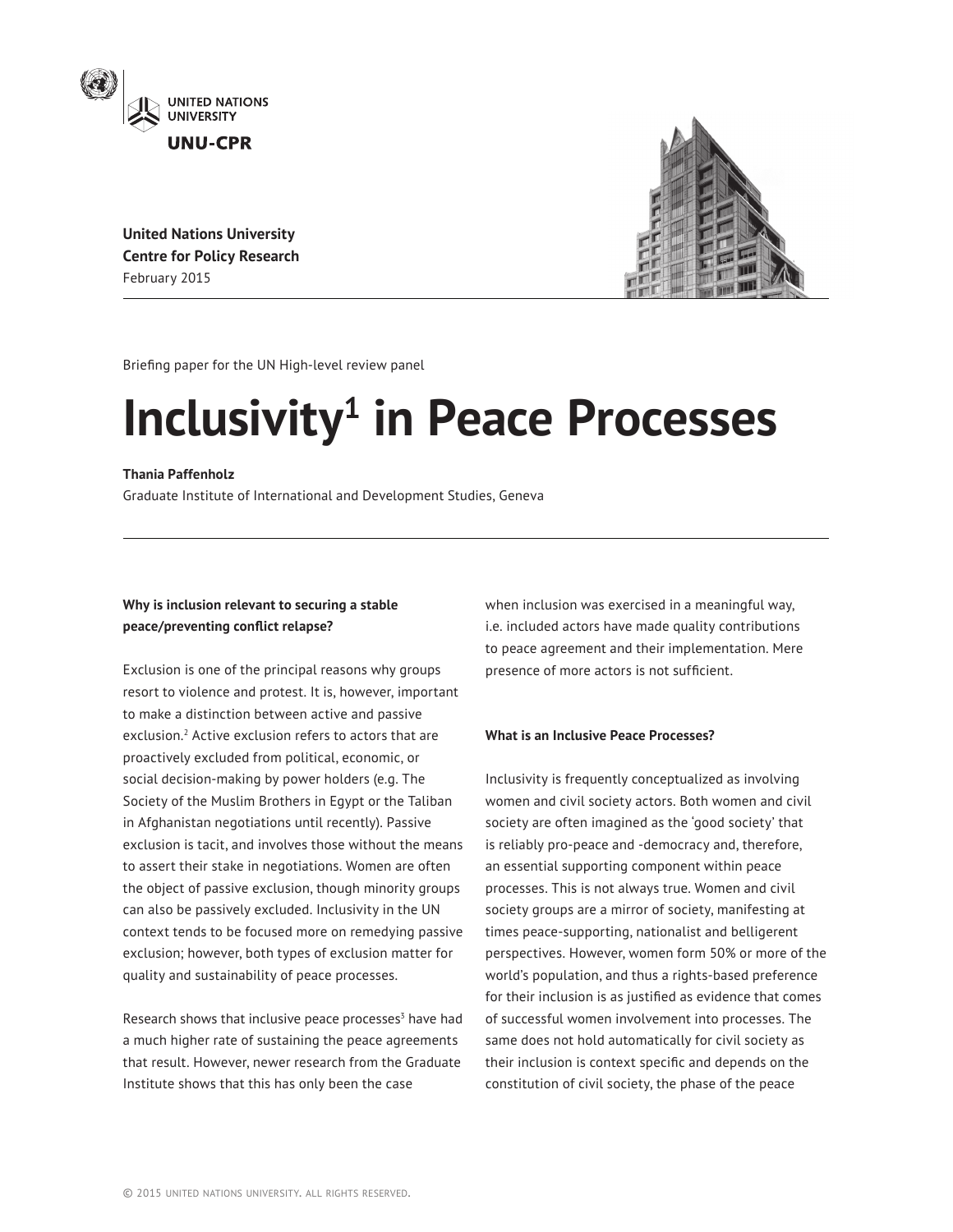process and the preparedness of involved groups. In order to achieve sustainable outcomes, inclusivity in peace processes must encompass all relevant actors that matter for reaching, and implementing, agreements in a sustainable manner, including potential spoilers. These actors can be civil society and women but also armed groups (apart from the track 1 parties), political parties, business, minority groups, traditional and religious actors, eminent persons, communities, or the public at large. Inclusivity, however, also refers to issues and themes that need to be included into peace deals to make them sustainable.

## **Key operational/policy challenges**

#### **lack of knowledge on the practice of inclusion**

There is lack of practical knowledge about inclusion in the UN and international community. Processes are designed and actors included mostly on the basis of untested hypothesis or normative biases. For example, many mediators still believe that there is a trade-off between inclusion and efficiency when reaching an agreement. Evidence from research shows that inclusive processes have not reduced the chances of reaching agreements, and quality inclusion has substantially increased the chances of sustainable implementation of peace agreements. Foresting inclusion is important for UN missions both during UN-led mediation processes but also in support of implementation of agreements, constitution making and building new institutions.

#### **process design challenges and opportunities**

There remains an excessive focus on the negotiation table as the locus of a peace process. However, inclusion can take place in all phases of the peace process. New research<sup>4</sup> shows the broad variety of possible inclusion modalities. These are not mutually exclusive; on the contrary, they occur (or can be implemented) in parallel or at different stages of the processes, depending on the goals of the process, as well as specific contextual features. The following modalities exist in practise:

**Direct representation at the negotiation table** can be achieved by including more actors into the main negotiation delegations, or by enlarging the number of negotiation delegations at the table or else, include almost all relevant constituencies within society inclusive National Dialogues which can be for peacemaking (DRC) or constitution making (Yemen). **Observer status** given to selected groups or the public via opening certain sessions to the media. **Consultations** can be officially endorsed and part of the negotiation (Guatemala, Afghanistan 2001, Colombia); they can be unofficial (Kenya 2008); they can be elite based, as well as broader based, and even public. Consultations are the most commonly identified form of broader inclusion in all peace processes. **Inclusive Commissions**, including: post-agreement commissions (e.g. Truth and Reconciliation Commissions, Ceasefire- or peaceagreement-monitoring commissions); Commissions preparing/conducting peace process (such as the High Commissioner for the Peace Process in Colombia); Permanent bodies (such as the National Integration and Cohesion Commission in Kenya). The inclusivity of these commissions is a crucial precondition for their success and hence, the success of the implementation of a peace process. The more specifically the composition of these commissions is written into the agreement, the more effective they have been in practice. **High-level problem solving workshops (Track 1.5)**: These workshops are unofficial and generally not publicised. They bring together representatives close to the leaders of the conflict parties, and offer them a space for discussion without the pressure to reach agreement. **Public decision-making** (i.e. referenda): Peace agreements and/or new constitutions can be submitted to ratification by the population affected. The results are usually binding. This is a powerful tool to get public buy-in for an elite pact. Peace agreements are frequently negotiated by the moderates within the parties. A public endorsement of the deal helps to protect the agreement from hardliner constituencies. It also seeks to provide democratic legitimacy to the process, ensuring public support and the sustainability of the agreement. The decision to put a peace deal to public vote needs to be carefully considered,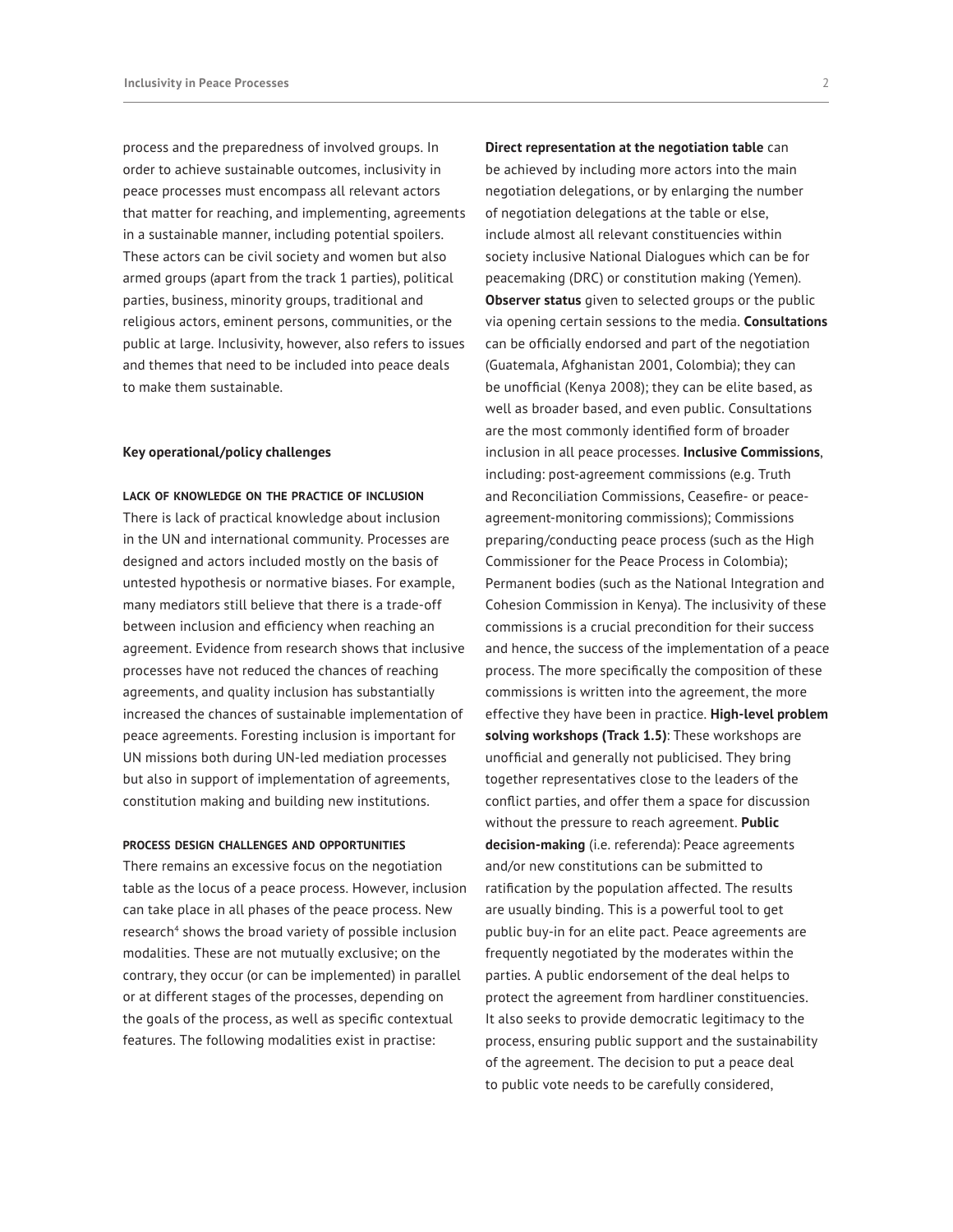however, as a vote against the agreement blocks its implementation and usually puts the process on hold. **Mass action** may create a general pro- or anti-peace agreement atmosphere. In Nepal in 2006, for example, three months of mass demonstrations put pressure on the conflict parties to end the armed conflict. In contrast, during the 2002 peace process in Sri Lanka, demonstrations against peace negotiations and the Norwegian facilitation – often carried out by Buddhist monks – became more frequent and louder than the demonstrations in support of the peace process.

Planning for inclusion should not be construed as a selection **between different inclusion modalities**. In most peace processes, a number of modalities have been used either in parallel or at different stages of the process. The choice of inclusion modalities depends on context and the stage of the peace process. These models are equally important for UN led missions in support of implementation processes including governance structures or constitution making.

**Procedures and criteria of selection** are important. Deciding which group to work with, especially in cases where there are no strong and representative countrywide groups, is yet another significant challenge. Groups can be selected by the main negotiation parties, by the mediator, or alternatively by a self-selection process. Mediators need to be wary of selection criteria and processes driven by the belligerent parties, as evidence suggests included actors may be selected for their expected support for conflicting party positions. The most successful processes had transparent selection processes mainly done by constituents themselves. Procedures of inclusion should be detailed (for example by specifying quotas for inclusion in postagreement mechanisms), but not rigid.

**Decision-making** procedures can negate the benefits of inclusion by sidelining included actors, or marginalizing their contributions (non-binding inputs). For example in most National Dialogues, despite widespread consultation, ultimate decision making power rested with a small group (usually comprised of already-powerful actors).

**Transfer strategies** are essential to ensure the inputs of included actors find their way into agreements. These can be either insider strategies (inclusion in official negotiation delegations; the handing over of reports and non-papers to negotiators or mediators; direct exchange with mediators, advisors, or negotiators; or the participation of mediators in consultations or problem-solving workshops) or outsider strategies (public reports or declarations; media outreach; public statements; press releases; visible peace messages; mailbox deliveries; lobbying for international community attention).

**Support structures** can increase the effectiveness of inclusion, for example through capacity building, resource centers for included actors, or support in the drafting of inputs. Such support can be both built into the process and/or provided through outsidefacilitated arrangements.

**Public buy - in** for an agreement/constitution is essential and is influenced by the choice of venue (negotiations can be remote from the public, both in terms of geography and a lack of information about, or input into, the process), timing (negotiations can occur too soon, or too late, be pushed forward too fast, or drag on too long), and funding (when included groups cannot sustain participation). When there is no public support it is very hard to implement an agreement. Hence strategies to increase public support are crucial.

The **mediator** can use his or her role strategically: by displaying flexibility, being open for inclusion, finding alternative ways to feed the voices of included actors into a process (informal transfer mechanisms), and being perceived as unbiased.

## **Context challenges**

**Power politics:** more inclusive processes challenge established power structures. Hence, resistance of power holders is to be expected. When the main negotiating parties or political elites in a country are